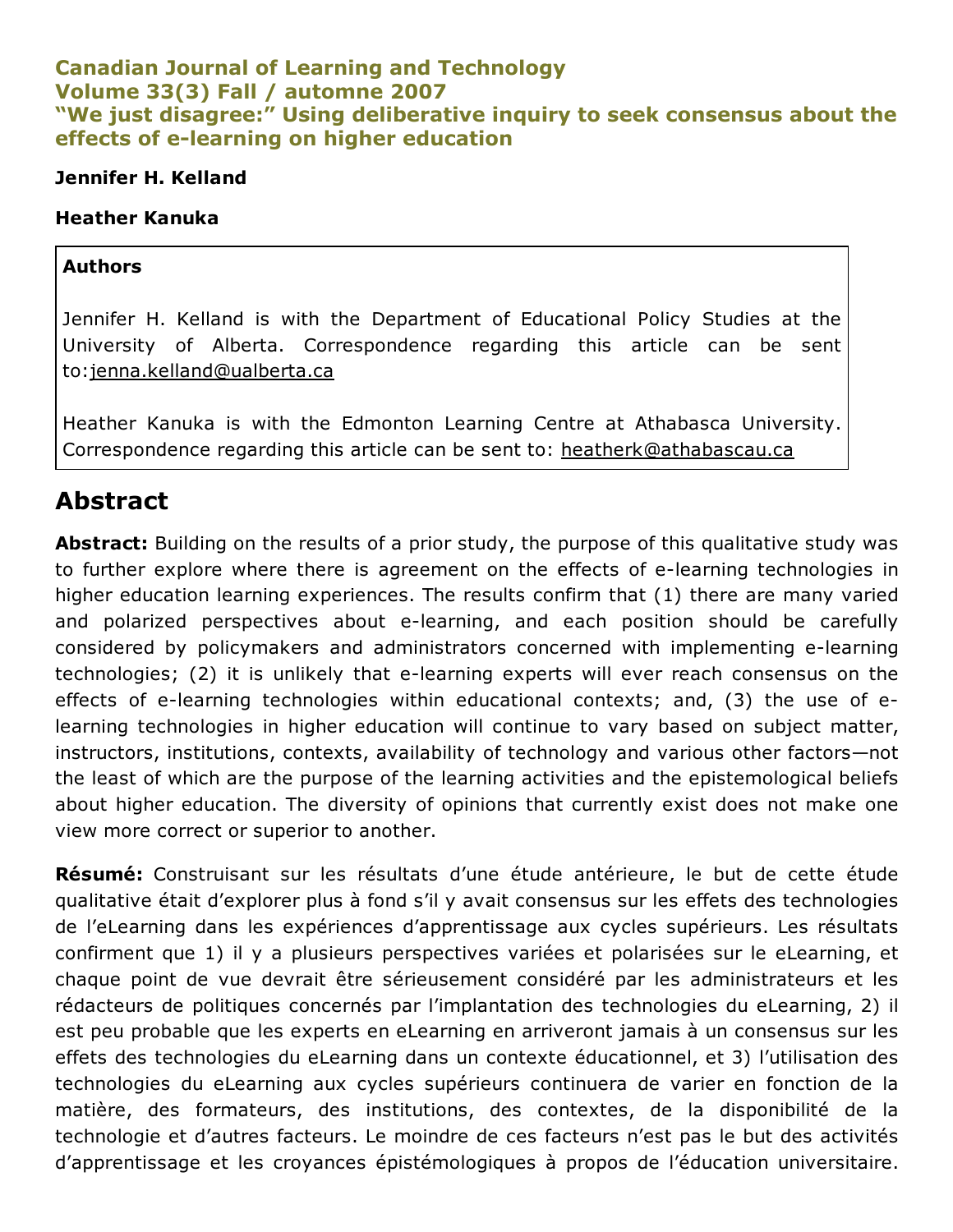La diversité des opinions qui existent présentement ne privilégie pas un point de vue en particulier.

# Introduction

Course management systems (e.g., WebCT Vista, BlackBoard, Lotus Notes, Moodle, FirstClass, VirtualU, Desire2Learn, etc.) are currently being used by most, if not all, higher education institutions in Canada. While other asynchronous and synchronous Internet communication and social software tools are also beginning to have a greater presence in higher education learning environments (i.e., Centra/Elluminate, iVisualize/vocalize, Skype, blogs, wikis, podcasts, Groove), course management systems continue to be the dominant e-learning technology. The use of e-learning technologies has resulted in most higher education institutions engaging in a re-evaluation of how courses and programs are being delivered. In response to individual institutional contexts, e-learning technologies are being employed in many ways that have resulted in a continuum of courses offered entirely on-campus to courses offered entirely off-campus—and everything in between, including different configurations of blended and hybrid courses where e-learning technology is used to supplement and/or complement, and is supplemented and/or complemented by, face-to-face instruction (Rovai & Jordan, 2004).

In an effort to determine how to most effectively use e-learning technologies, public policy reports, task forces, and research projects have attempted to address the impact of elearning technologies in the field of education in Canada (e.g., Abrami, et al., 2006; Advisory Committee for Online Learning, 2001; Natural Sciences and Engineering Research Council [NSERC], 2004). Implicit in many of the recommendations made in these documents is the assumption that e-learning technologies have the capacity to transform learning experiences in positive ways. These reports have tended to focus on the capacity of e-learning to increase access, effectiveness and efficiency. However, as Van Dusen (2000) points out, views on the use of Internet communication technologies "[run] the gamut of views from utopian to apocalyptic" (p. iii). Those who are more critical of the use of technology disagree that it enhances learning experiences. They argue that it actually diminishes educational experiences of learners (e.g., Dreyfus, 2001; Noble, Sheiderman, Herman, Agre, & Denning, 1998). Given the range of opinion on the impact of e-learning technologies, it is difficult for those involved with the implementation of learning practices in institutions of higher education to make informed decisions, especially in regard to how to most effectively use e-learning tools.

Building on the results of a prior study (Kanuka & Kelland, in press) the purpose of this study was to explore further where there is agreement on the effects of e-learning technologies in higher education learning experiences. Such information is critical for informed and effective e-learning policy implementation and practice.

### *One Perspective*

The integration of e-learning technologies has been presented as a solution to problems regarding ineffective teaching in higher education—in a manner that is also cost effective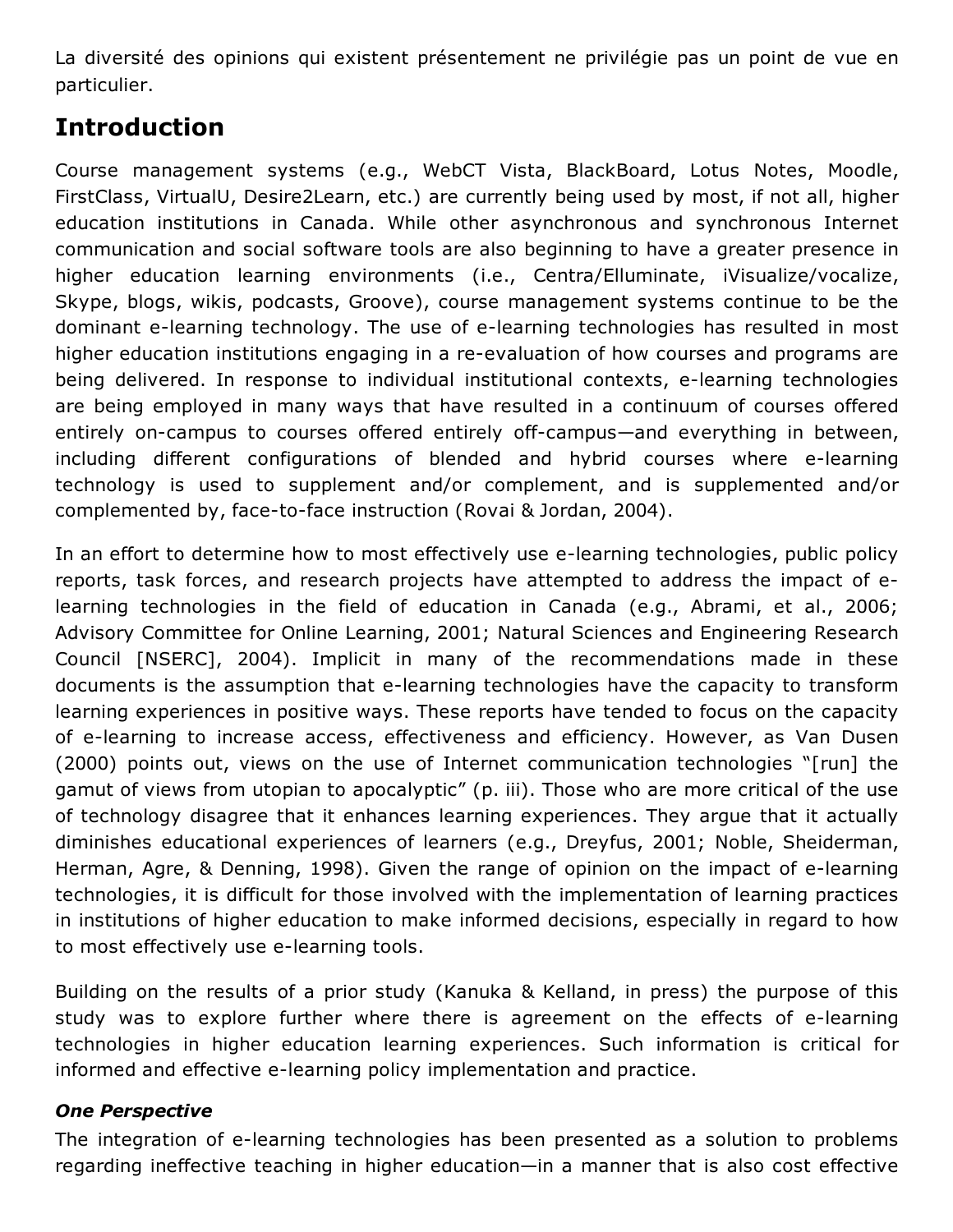(e.g., Twigg, 2003). In Canada, the use of e-learning technologies has also been viewed as a solution to the social problem of availability and access to education. For example, the Advisory Committee for Online Learning (2001) promotes online learning as a way to address "every Canadian's entitlement to learning opportunities" (p. 6). It also sees online learning, coordinated at a national level, as a way to "meet the learning needs of individual Canadians, improve our economic competitiveness and sustain the health of our civil society in this new knowledge-intensive era" (p. ix). Similarly, Guillemet (2005) claims that distance education and technology increase access to education, but also that "DE [distance education] makes it possible to prepare, in a relatively short time, the kind of programs that address the changing needs of the society" (p. 199). Roberts (1996) also states that "distance education is grounded in values such as access and equity" (p. 814) and that "it protects minority cultures" (p. 814). Hodson (2004) affirms that "internetdelivered education" (p. 111) can address the educational and social needs of Aboriginal learners. Elsewhere, Treviranus and Coombs (2000), state that technology and education can support learners with disabilities by "reducing barriers and advancing education for all learners" (p. 3). They propose that some technology intended to assist learners with disabilities could also assist those who are learning a second language or have limited literacy skills.

### *Other Perspectives*

The perspective that e-learning technologies can ameliorate, or even solve, many national social problems (including education) is contrasted by other perspectives. For example, the CMEC On-Line Learning Working Group (2001), in their vision statement which is based on the previously quoted Advisory Committee for Online Learning, see online learning as a way to address specific regional educational needs rather than the national concerns expressed by the Advisory Committee for Online Learning. Hodson (2004) makes it clear that "Internet-delivery education alone will not improve access and success in Aboriginal adult education" (p. 119). Treviranus and Coombs (2000) identify potential problems related to access and availability of education: "The imminent risk is that non-inclusive design of the digital campus will irreparably widen the 'digital divide' within higher education, to the detriment of learners and educators with disabilities but also to the detriment of society as a whole" (p. 3). Guillemet (2005) identified another set of challenges: those associated with the development and administration of educational programs intended to address the needs of a diverse audience of learners with different backgrounds, goals and educational expectations. Clearly the use of e-learning technologies is a complex question that needs to be considered from multiple perspectives.

### Theoretical Framework

These diverse perspectives have been categorized by Boshier and Onn (2000) as technoutopianism, techno-cynicism, techno-zealotry and techno-structuralism. The literature on the philosophy of technology is useful when attempting to understand the diversity opinions, as this literature goes to the core of our beliefs about the purpose of technology.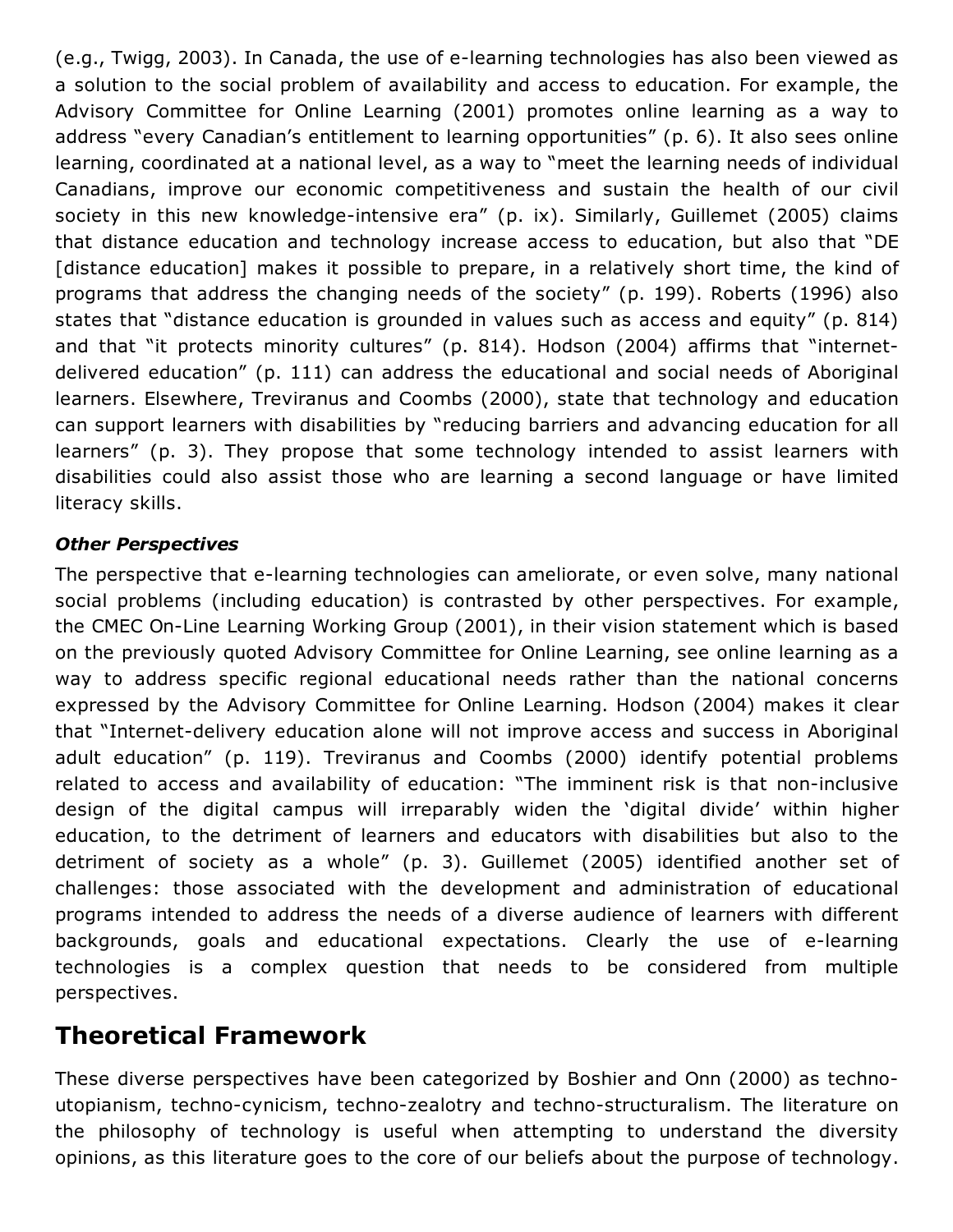For example, Ihde's (1979) philosophical theorem on *technē* explains the diversity of perspectives on the impact of technological innovations by arguing that technologies are non-neutral and biases can arise from a technology's selectivity and intentionality causing changes in experience. The central position underpinning a technology's selectivity, according to Ihde, is that the use of technology both amplifies and reduces certain aspects of human experiences—thus providing an explanation for the positive (e.g., techno-utopian and techno-zealotry) and negative (e.g., techno-cynic and techno-structuralism) perspectives of educational innovations. More recently other philosophers of technology have advanced Ihde's theorem and built on the notion of amplification and reduction, and maintain that when a technology is used for any purpose its use becomes part of that purpose. Chandler (1996), a philosopher of technology, for example, explains a technology's selectivity as extending certain kinds of use or experience while at the same time inhibiting, restricting or reducing other kinds of uses, which results in losses as well as gains.

Specifically, Ihde (1979) argues that when people interact with technology, they act and are acted upon, use and are used. This argument is also consistent with Postman (1993), who maintained that "embedded in every tool is an ideological bias, a predisposition to construct the world as one thing rather than another, to value one thing over another, to amplify one sense or skill or attitude more loudly than another" (p. 13). Chandler explains further:

the selectivity of media tends to suggest that some aspects of experience are important or relevant and that others are unimportant or irrelevant. Particular realties are thus made more or less accessible—more or less 'real'—by different processes of mediation. (1996, ¶ 10)

An example provided by Ihde of a technology's selectivity is the telephone. Using the telephone, people gain greater independence of place when communicating verbally but the experience is less real in that many paralinguistic cues are lost. In terms of higher education learning experiences, it follows that it is necessary to become aware of how elearning technologies makes certain aspects of learning experiences more or less accessible and/or more or less real. Moreover, identifying these amplifications and reductions may explain the diversity of perspectives.

# Methodology

The methodology used for this study was designed for establishing group consensus through public dialogue (for a further discussion on deliberative inquiry, see Kanuka & Kelland, in press). Deliberative inquiry was designed by the researchers of this study to determine where there is consensus about amplifications and reductions that occur as a result of the use of e-learning technologies for this study. A deliberative inquiry is a unique kind of group interview that combines the structure of a focus group with the purpose of the Delphi Technique, in a manner that draws data from a number of people that is nonquantitative. The deliberative inquiry process necessitates that participants talk not just about the issues but also carefully weigh the alternative possibilities posed by others and the consequences of those alternatives. The moderator was key to eliciting meaningful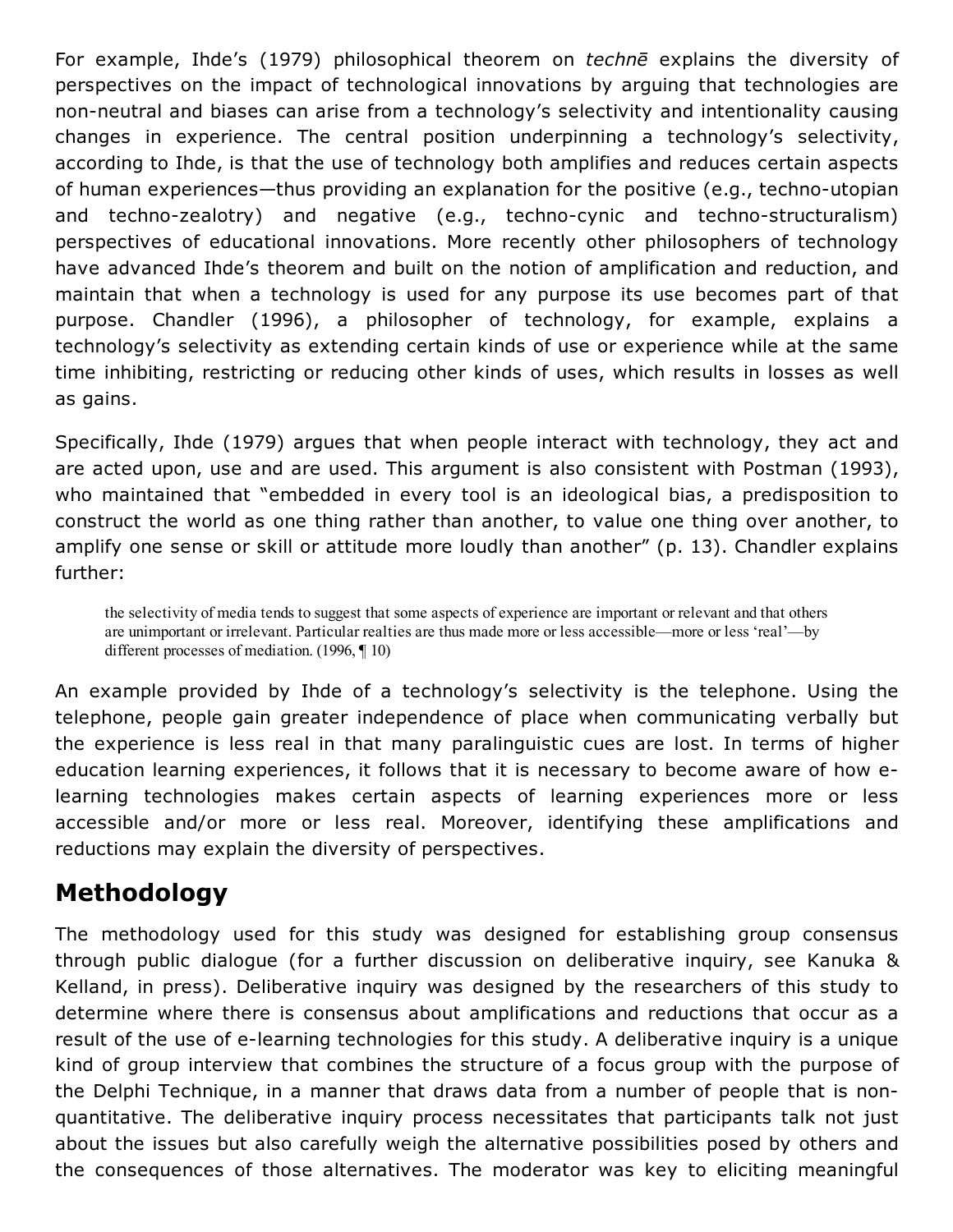information from each participant in a way that remained respectful and safe when divergence arose. Unlike other consensus methods (e.g., Nominal Group Technique) deliberative inquiry was not aimed at forcing a consensus on the use of e-learning technologies. Rather the aim was to deliberate about the effects of learning experiences as perceived by diverse stakeholders, and to provide an opportunity for challenging ideas, revealing misconceptions and establishing where mutual understandings exist. The main assumption embedded in the deliberative inquiry method is a belief that the decisions are socially constructed and grow out of discussion.

Our data showed that deliberative inquiries have the capacity to garner rich and credible qualitative data about the most important topics and issues, and to assess the extent to which relatively consistent, shared views exist among participants—as well as identifying inconsistent views. A distinct advantage of the deliberative inquiry used in this study was that it allowed our participants to react to, and build on, responses. The result was a synergistic and dynamic effect, resulting in data or ideas that might not have been collected in individual interviews. Moreover, because the deliberative inquiry tended to provide checks and balances that eliminated false or extreme views, it was fairly easy to assess the extent of consistent and shared views. Given these advantages, the deliberative inquiry was a powerful way to collect data.

### *Limitations*

Among the challenges and limitations of using the deliberative inquiry method is that it represents feedback from a theoretical sampling rather than from a randomly selected population (Glaser & Strauss, 1967). As such, the results from this deliberative inquiry should not be generalized to other, larger populations. No guarantees of confidentiality or anonymity were possible because participants interacted with each other face-to-face. In addition, as one of the participants observed, the group setting led—on occasion—to uncomfortable power struggles associated with status differences among participants. It is a well-known limitation of group interviews (e.g., focus groups) that power dynamics may lead participants to feel uncomfortable raising issues or expressing opinions when they disagree with those who appear more dominant either in number or in status (Kitzinger, 1994; Madriz, 2000). Careful facilitation by an experienced moderator can help to ensure that this limitation is minimized. Finally, because this research method required bringing together participants to one physical location, it was also an expensive approach to data collection.

### *Methods and Data Collection*

This study built on a pilot study (Kanuka & Rourke, 2006) with administrators of distancedelivered programs in institutions of higher education using e-learning technologies, as well as the results of a prior study with e-learning researchers (Kanuka & Kelland, in press). The results of this prior research revealed polarized opinions among the participants on the amplifications and reductions occurring as a result of the use of elearning technologies. Building on outcomes identified in these prior studies, this phase of the study aimed to get a broader picture of where there is consensus and divergence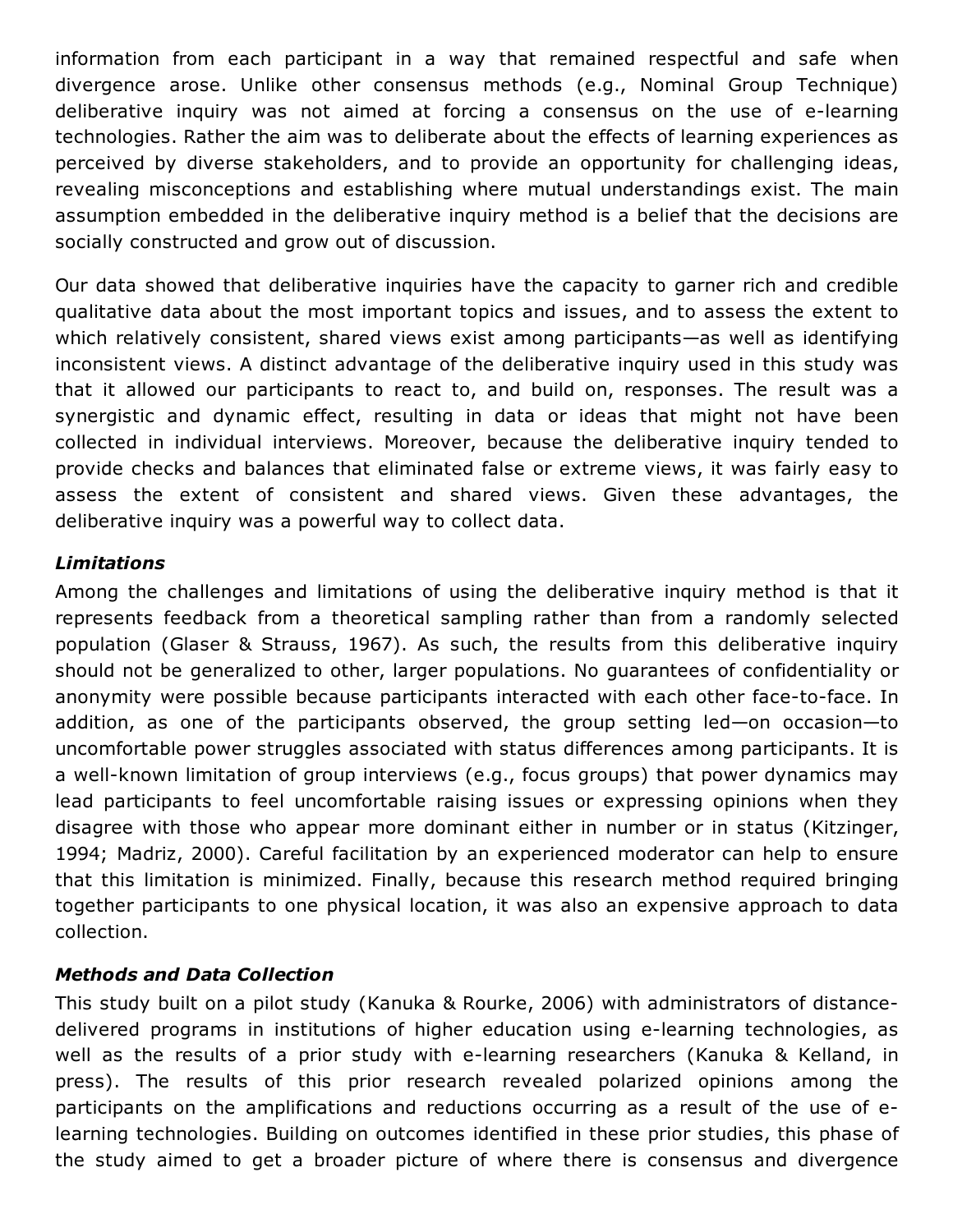about the use of e-learning technologies. Participants were carefully selected to represent a range of perspectives and experiences from across Canada. All participants attended in person except for one who contributed via videoconferencing. The theoretical framework for the study was explained to participants who were then asked to consider what was amplified and what was reduced when e-learning technologies were used in higher education learning activities.

The data were transcribed and analyzed for themes and topics using grounded theory techniques. One of the researchers and a colleague performed the initial analysis and identified themes and topics. The two researchers did an additional review of themes, which produced similar themes to the initial review. Member check interviews were conducted based on a theme table constructed by one researcher and a colleague.

### *Participants*

The participants for this study were interested stakeholders who also have expertise in the area of e-learning technologies and diverse interests, views, and backgrounds. The participants included experts from across Canada—including both internal and external stakeholders to ensure diversity of perspectives. The aim was to achieve both a cross-Canada perspective (including Northern Canada) and a cross-disciplinary perspective within the social sciences. Participants included one graduate student, with the remainder of the participants employed at higher education institutions (eleven) and government departments concerned with advanced education (two) in the provinces of Alberta, Ontario, British Columbia, New Brunswick, Newfoundland and Quebec, and the territory of Nunavut. It should be noted that four of the participants had recently relocated from other areas of the country (e.g., Ontario, Nova Scotia and Saskatchewan) and so their experiences represented those institutions as well. The participants included representatives from the fields of communication and culture, fine arts, elementary education, distance education, higher education, gender studies, philosophy of technology, educational technology and continuing education. They also represented the perspectives of university professors, distance educators, government administrators, university administrations, and students.

### Findings

Similar to the results of the pilot study (Kanuka & Rourke, 2006), participants identified numerous examples of how e-learning technologies (most often referred to as *online learning* and *e-learning* by the participants) amplify and reduce learning experiences in higher education contexts. These examples fell into the following three categories: 1) access and participation issues, 2) the purpose of education, and 3) the practice of teaching. In many cases, the participants' comments have been edited for length, punctuation and to improve flow and clarity.

### *Access and Participation Issues*

The first category covers a range of topics related to who has access to e-learning technologies, who chooses to learn with these tools and why, and who is excluded from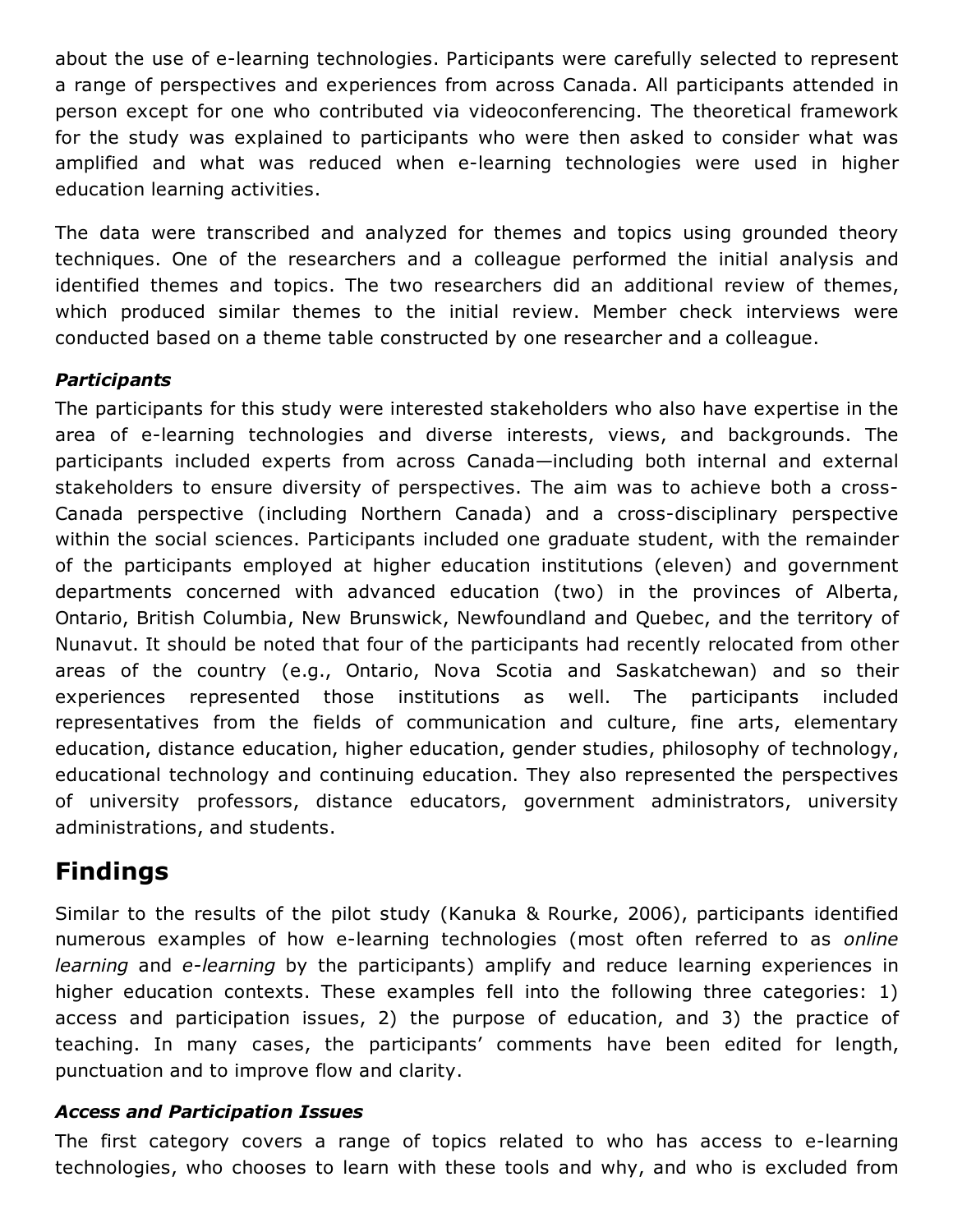accessing e-learning technologies. The topics of access and ability to participate came up many times throughout the deliberative inquiry, indicating that it is an important issue.

One aspect of this topic was who chooses to use e-learning technologies, including both instructors and students. One participant stated that online instruction attracts certain kinds of instructors:

To a certain degree, to move into e-learning, you have to be a little bit of a risk-taker and you have to be a little bit of an innovator just by virtue of the fact that you're dealing with new technologies.

Another participant, who was from a dedicated distance delivery university, explained that their typical learner is now a younger student taking one or two courses while working part-time—rather than what has been the norm in the past for distance-delivered courses (usually mature women with children):

Our typical distance and online student is becoming about a 24, 25 years old who could be either male or female and they're in a university and they're taking one or two of our courses. And the reason for this is that the typical university student is no longer the traditional university student. The age has gone up to, I think it's now 26 and going up every year and it's going up more. And they're not taking five courses a semester, they're taking three and they're working part time, they're having troubles with their scheduling and that's one of the reasons we think that they're looking more at our institution's [online and distance delivered] courses that they can take anytime, day or night.

This statement suggests that e-learning technologies are amplifying the participation rates for some groups of learners and instructors, and reducing the participation rates for others.

Another aspect of the access and participation issue that arose was whether or not the online environment promotes a levelling among learners. Participants were unable to reach a consensus on this topic. Some felt there was an increased levelling between students with many e-learning technologies, which could produce a more equal learning environment. For example, with the use of text-based communication technologies, the learners' visual and auditory characteristics are reduced in importance because they are not present in text-based communication platforms. One participant stated: "There are a number of people who have done studies on discussions, who in that case, have affirmed things like more equality of participation." Another participant said that:

I think that because there is an absence of physical presence then there are things that don't act as an interference such as for example, race, gender, presence of say a handicap or something because, you know, they're not visible, then they don't necessarily interfere with the discussion. And then there are also all sorts of nonverbal cues for example. You might make a comment and I might roll my eyes because I disagree and you might perceive that or somebody else might, which affects the discussion face-to-face, which wouldn't be present online.

Other participants disagreed, claiming that visual cues were replaced by textual cues that prevented the development of a more level environment. One participant who disagreed stated: "There are markers in textual forms and there are initiatives invariably made by interlocutors in those kinds of conversation to establish identity markers." Another participant who referred to the impact of writing skills supported these comments: "The better the writer you are, the stronger your presence in the group, the more time you have on your hands, the more assertive you are in writing."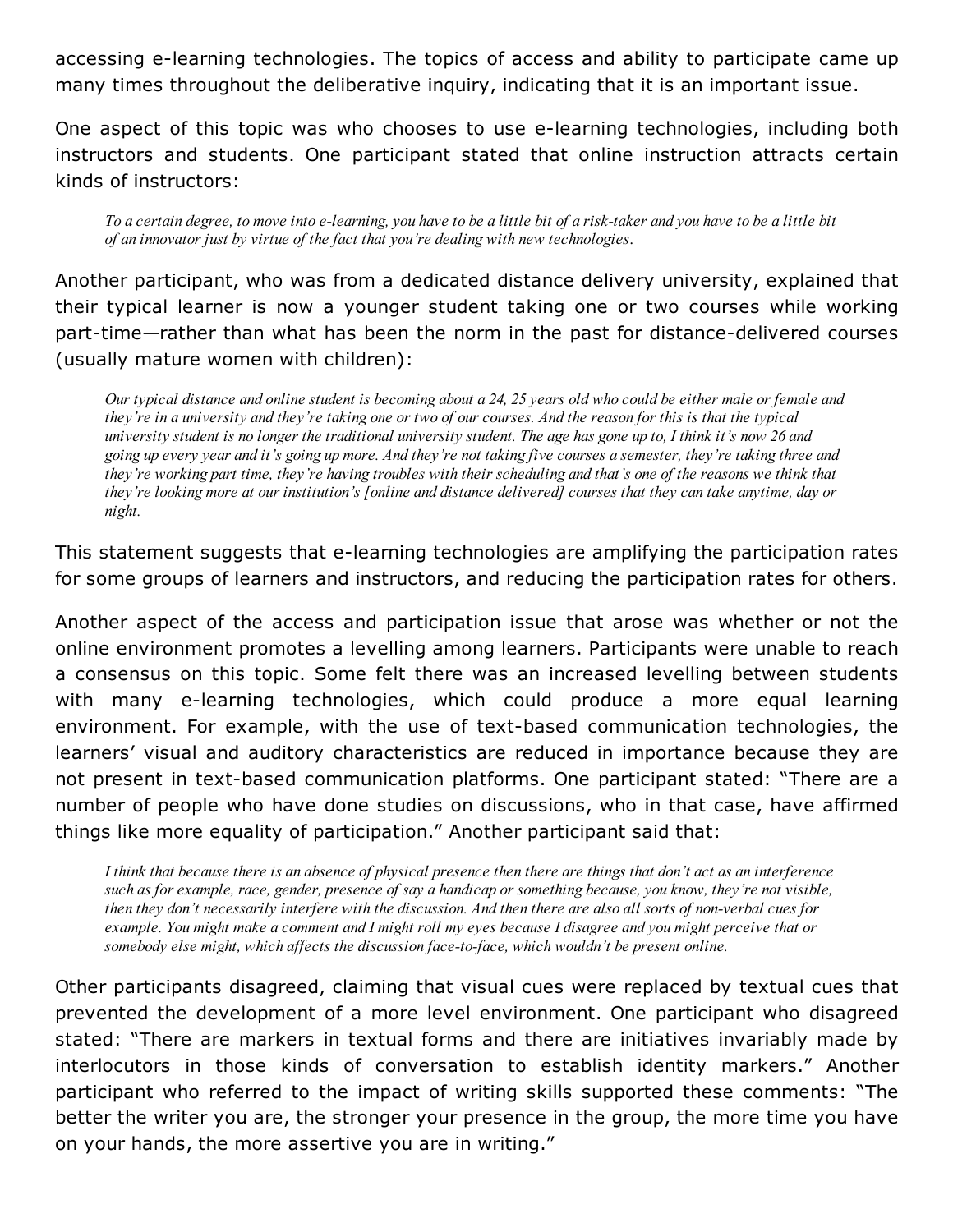The participants also questioned whether a levelling between students was in fact possible, or even desirable, goals. For example, one participant clearly saw a levelling as an unreasonable objective:

I'm getting the idea that people think that having it equal, this is a good thing and I would just like to challenge that premise because I think that you're going to get a normal curve, in most cases, of people's participation and if it's equal then I would suspect that there is something constrained. There is some kind of constraints put on the discussion. So, I'd just like to point out that I don't think equality is anything that we should be aiming at.

This perspective was supported by another participant who pointed out that different students take on different roles within a discussion, which could influence their participation:

Sometimes we expect the leadership to occur in these discussions and some students are really inclined to play roles like that. [...] So, I think we need to be more subtle about these things. The crude concept of equality or equity is indeed probably adequate in the sense of equity of opportunity but not necessarily what results out of this opportunity.

And, one participant pointed out different cultures value different types of interaction, which could influence students' participation:

I think we need to be critical of cultural assumptions about what, for instance, a good learning environment includes or what good pedagogy is. An example of that is our love affair with collaboration, which is really a dominant culture perspective and it's not necessarily a perspective that is held by certain Asian cultures. For example, they find that very uncomfortable, you know, to engage in lively debate and question each other and challenge the instructor and so on. So, I think we need to broaden our critical understanding of this issue.

The participants did not come to a consensus about the amplifications or reductions caused by e-learning technologies as regards to a levelling between students; indeed, there was not even a consensus about whether it would be desirable. Instead, there seems to be a focus on this issue as an ongoing concern for teacher-practitioners, administrators, and researchers as they try to understand how e-learning technologies impact learning experiences.

A third aspect of the issue of access and participation revolved around how e-learning technologies can be used to deliberately exclude certain learners. One participant, for example, explained how her institution admits only selected students to their online learning program to ensure the participation of Inuit students:

Working in the North with a population of  $85%$  Inuit with clear self-determination goals, legislative goals in the land claims, sometimes you do consciously decide to exclude to be more inclusive. In other words, you exclude the dominant majority cultures' priorities in order to achieve inclusion of minority cultures.

#### The same participant also stated:

When going to lectures in the first year with a thousand students and one professor we would definitely lose Inuit students; no question and we do, when they go to that environment. We have to make community building and interactive learning happen for certain people. […] I mean, I'm a woman. I think there's lot of research that proves I also work better in certain ways as well.

In another context, a participant discussed the challenges of balancing inclusion and exclusion since each decision would result in some learners being included and others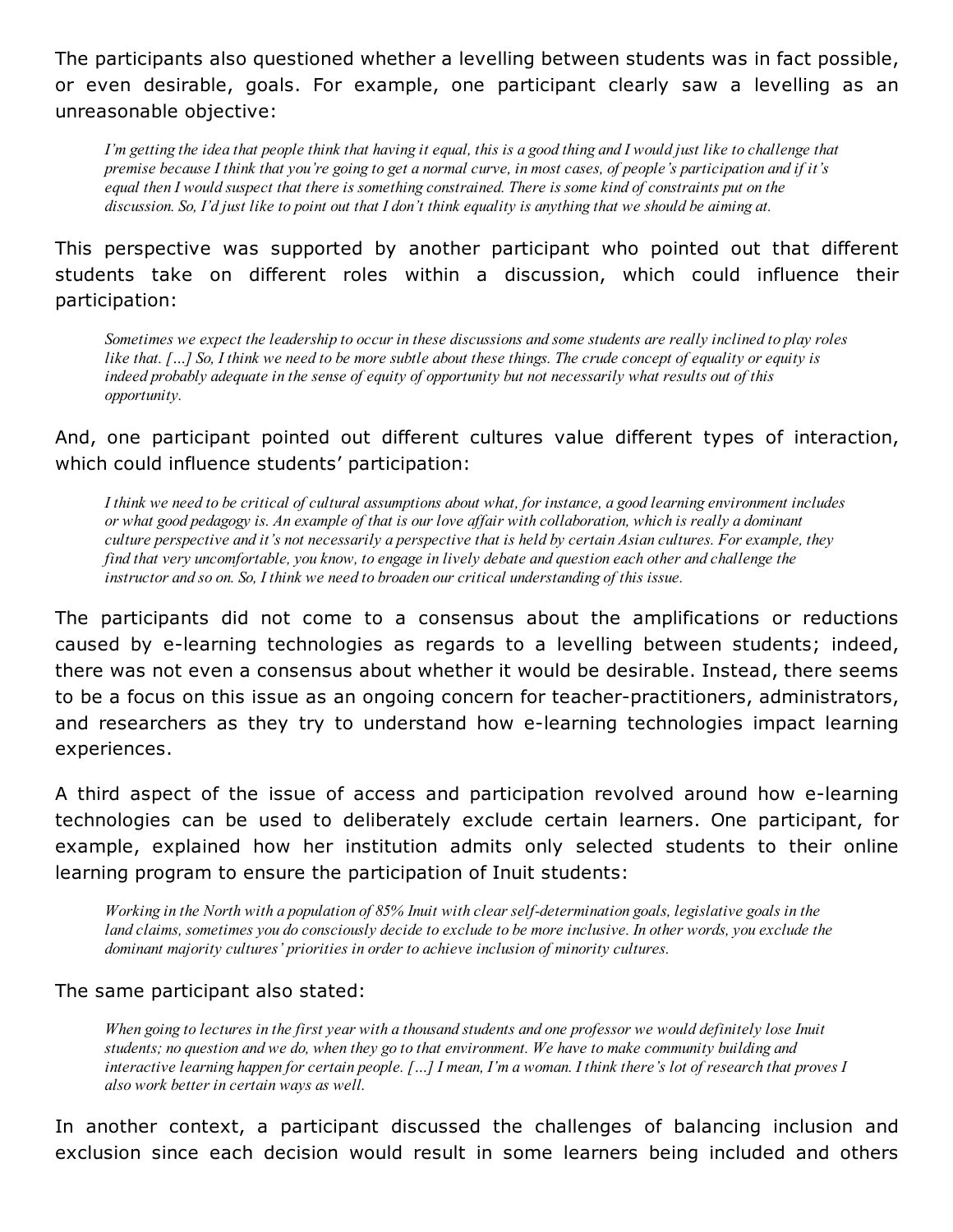excluded: "Every time we think we're making a decision for technological inclusion, we're also making a decision for exclusion." These quotes illustrate how such issues of inclusion and exclusion, as well as the levelling between students, are complicated. Specifically, they can be either an amplification or a reduction depending on perspective and circumstance.

#### *Purpose of Education*

This second theme that emerged revolved around a changing of values related to the purpose of higher education, where learning takes place, and the values expressed by those who administer programs using e-learning technologies. The first aspect of this theme was defining the purpose of higher education. A few participants pointed out that the experience of being a student in an e-learning environment reduces the focus on some aspects of campus life. One participant, for example, explained how she wants her daughters to move away for university in order to experience the university setting:

What is it about interaction that happens on a campus? I want them to live on a campus. I want them to interact. ... There are a lot of things that come when you go to university that are absolutely secondary, and primary in a way.

Another participant also spoke about her children. She offered another example of how her daughter values a face-to-face, on-campus learning experience:

She [my daughter] wanted someone to stand up in front of her. She's paying for a certain experience not an online experience. Undergraduate students have this particular structure in their mind about what a learning experience is supposed to be, you know, it's supposed to look like this, and they're being cheated if it doesn't look like that.

A third participant pointed out that the purpose of education is being defined in different ways than it was in the past:

People used to pursue a university education not to accumulate information in their repositories but in order to participate as a member of that culture. …. I think it's a really important part of what a university education was. It may not be what a university education has become but I think a lot is explained when we remember that.

In response, another participant commented that many learners are not interested in the objectives that the previous participant outlined, rather they are seeking specific skills or credentials:

I think there are many different kinds of education to start with and the education [the previous participant's statement] was talking about was the type of education or model or vision of education which was intended to create the intellectual, the critically thinking citizen and that kind of larger thing behind it. But we have to realize that apart from that which is a legitimately noble goal, there are many other types of learning, teaching, and education in general where people simply want to receive a degree in a particular area in order to apply it to something. They may have already gone through that process of receiving the critical thinking skills and all that, so we're talking adult learners. We're talking about people who want to re-train, to re-specialize and turn to a different area, and to me, these are very different beasts. They are very different kinds of education and the whole process that they're involved in. So we can't judge that noble goal and try to implement it or try to judge all different forms of education through it, or gauge it as the value and then judge the other types of education that exist from that perspective.

One participant raised another perspective on the first participant's comment in regard to the purpose of education by questioning the use of discussions. These comments suggest that online learners might be more motivated by the course requirements than by a desire to discuss the content and become critical thinkers or intellectuals: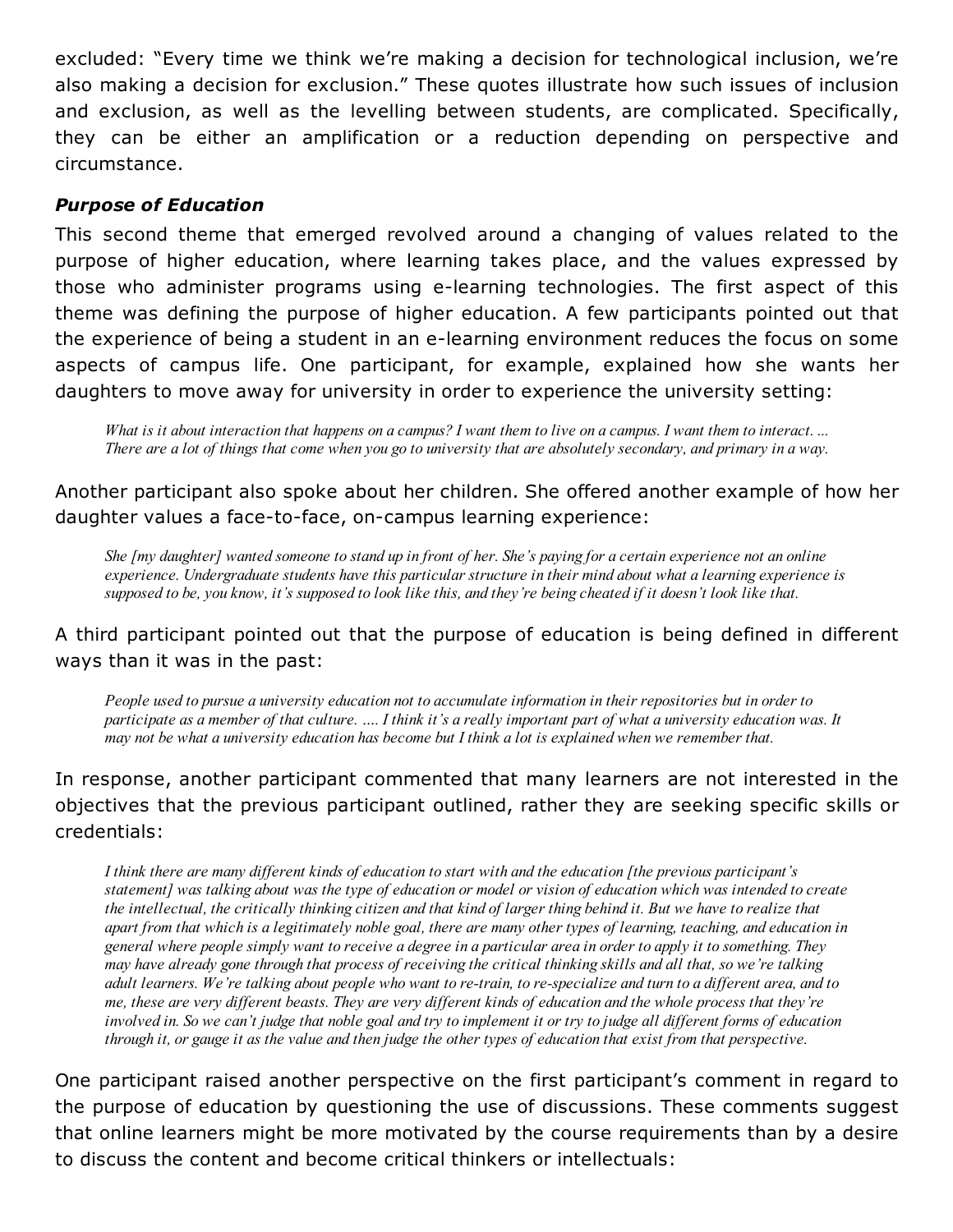I take exception, again, not to you, but to the word discussion. I mean, you know, given that we know that people will only read the stuff that they're forced to read and they'll only write when they're forced to write. In what sense, then, is there a discussion? I mean, I can send some message into, you know, some cyber place online and no one may read it at all. And have I contributed to class discussion? Well, yes, according to these definitions I have. But what is it about this that is a discussion? At least in a discussion like this, as we are having face-to-face, you either have to listen or you have to actively not listen to me.

These comments show that different purposes for learning are amplified when e-learning technologies are used in higher education. It appears that purposes that value credentials are amplified. At the same time those purposes that include the "noble goal" of scholarship and the out-of-classroom experience that happen around higher education courses are reduced.

A second aspect of this theme deals with where the learning takes place. A number of the participants pointed out learners are pursing their own learning goals in informal settings rather than organized higher education settings. A participant identified news groups as one setting for online learning that gets limited attention because there is no formal instructor:

And I get the feeling that in a lot of areas there's a lot more learning going on in these newsgroups, and some in particular like the java group or technical type things, but also many others like in social groups. There's an incredible amount of learning going on but we sort of don't want to study that because there's no teacher involved and the results might not prove what we want them to prove.

Another participant suggested that maybe it is shared interests that encourage people to participate and learn from these informal online settings:

I'm wondering in these kinds of situations where people are spending five hours a night. I know people who spend five hours after their day job on the computer talking, chatting, to special interest groups. And I have thought about how we could harness that for educational purposes. And it always comes back to: Do we have mutual common ground? Do we have interests that we want to talk about? And whether that's face-to-face or online, it always seems to come down to that.

These comments suggest that learners' individual interests are amplified through the use of e-learning technologies, especially in informal settings where learners seek their own resources for learning.

The third aspect of this theme addresses the values of institutions using e-learning technologies. Many participants pointed out that there is a perception that online learning is offered as a way of making money rather than as a way of supporting the educational goals (e.g., institutional missions and visions) of the university. One participant explained that faculty unions have begun to take issue with the use of e-learning technologies, including the number of sessional instructors offering courses and the financial incentives for faculty members:

There are issues related to distance education and our union has expressed a lot of concern about issues related to distance ed. One issue is sessionals but another is the issue that if you teach for over-load then you are to get paid one hundred dollars per student. So there is a different structure, you know they tend to treat face-to-face courses differently than they treat online courses. And it looks as if with the online courses they see them as an opportunity to either make a lot of money or save a lot of money. So there are definitely many issues there, which I think has led to a number of people being very opposed to distance education because they see it as a means for the administration to simply make more money to increase efficiency.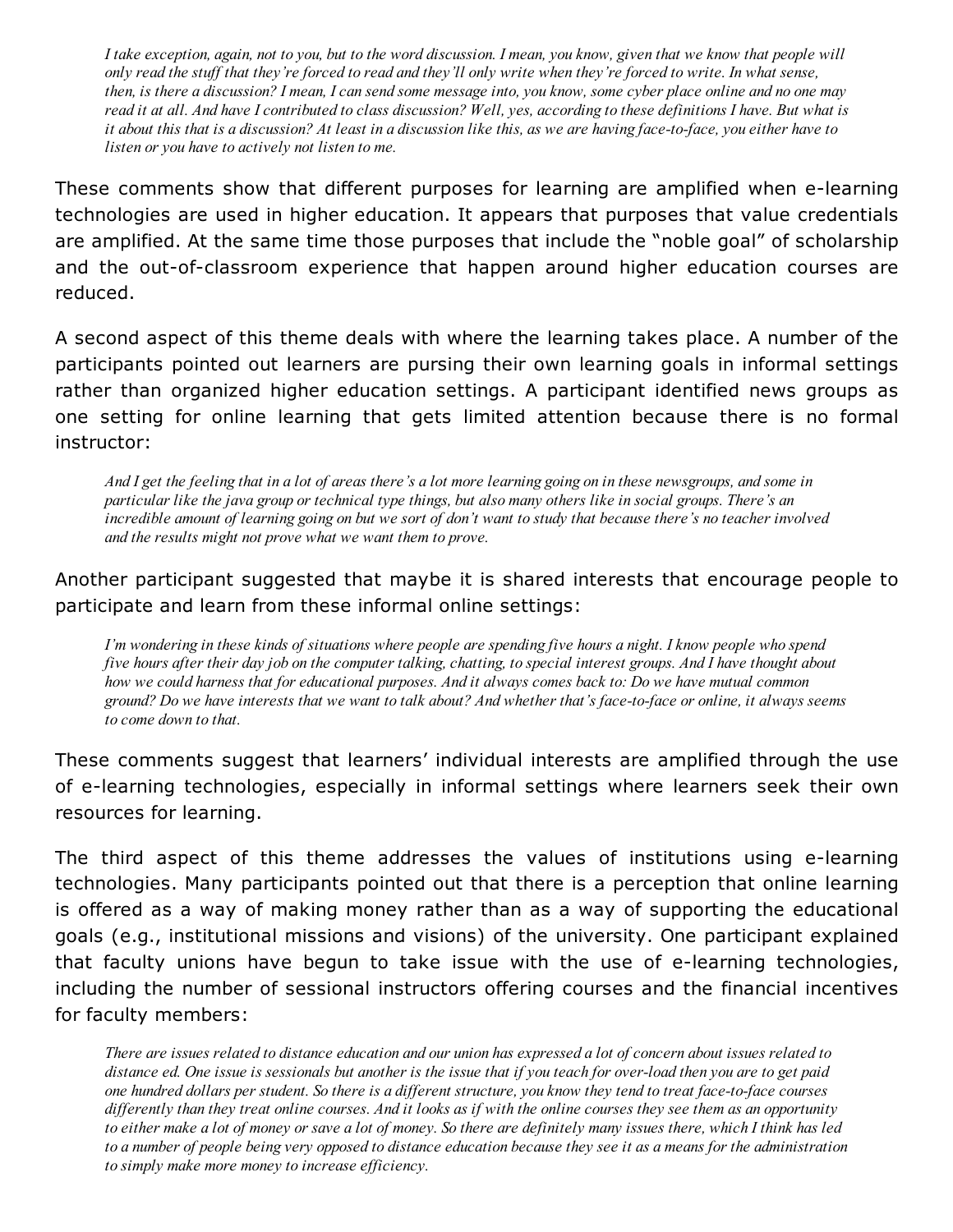### Another participant, from a dual mode university, explained how one institution also used financial incentives to motivate faculty to teach online:

To me, that's an example of not recognizing the history behind distance education. We've been using that for 50 years for print-based courses. And the per student payment was put in place to motivate professors to mark the assignments and so it wasn't an attempt to save money or make it more cost effective. It was really a way to motivate people to do their work. But now as we move online it's a different perspective. I think, we don't have to do it that way, we can certainly change it but I think it helps to look back and see why things were done the way they are and where the origins are. The other thing is, that is not on here, which I think it should be, is the whole issue of intellectual property and copyright and that's a huge issue that is really starting to come to the surface, certainly at my institution.

These comments suggest that using e-learning technologies does not always reflect institutional values. Rather, there is a perception that institutions promote e-learning technologies because it is financially beneficial.

### *The Practice of Teaching*

A third theme identified from this deliberative inquiry was the practice of teaching using elearning technologies. Many participants identified how the private and public worlds of the instructor, time use, and classroom management are different when e-learning technologies are introduced to higher education.

First, participants identified how the distinction between the instructors' public and private worlds is less distinct in online learning. One participant explained:

In terms of private lives and I think something that's very interesting is how online teachers negotiate what teaching looks like. [...] Sometimes it's really hard to make people understand that you're really engaged in a conversation and no you can't get up and do something else because you'd be abandoning that interaction. And I think those are very difficult issues, they're psychosocial issues for teachers to negotiate. And I'm thinking we don't really pay very much attention to that.

#### Another participant also addressed a related issue:

I know we spoke about it [online learning] from the professor's point of view. In my opinion, it's not structured in a hierarchy of lower and higher priorities, it's multi-tasking, which means you give your attention to different things. I've observed people teaching and learning privately in their home, they've made a commitment and their lives do change, I mean, and it is a high priority. They have decided to disrupt their personal lives [at home] while they work.

The division between work and home, or public and private is reduced as instructors and students work from a variety of locations and at different times. This division relates to the next issue: time management in online instruction.

The second issue participants identified was how time use is different in online contexts. Two participants discussed how instructors often teach in short periods of time rather than in sustained periods:

[First participant] What is the impact of the kind of fragmented communication that I tend to have when I'm teaching online? […] And the students are doing the same kind of thing, if they're participating in that same kind of fragmented, sporadic way. How does that affect their ability to learn and their ability to feel part of a community when the conversations are spread over many days for short periods of time?

[Second participant] Well, I would assume that you would get the same thing if you had a face-to-face classroom, because you would probably meet say twice a week for an hour and a half, or once a week for three hours and then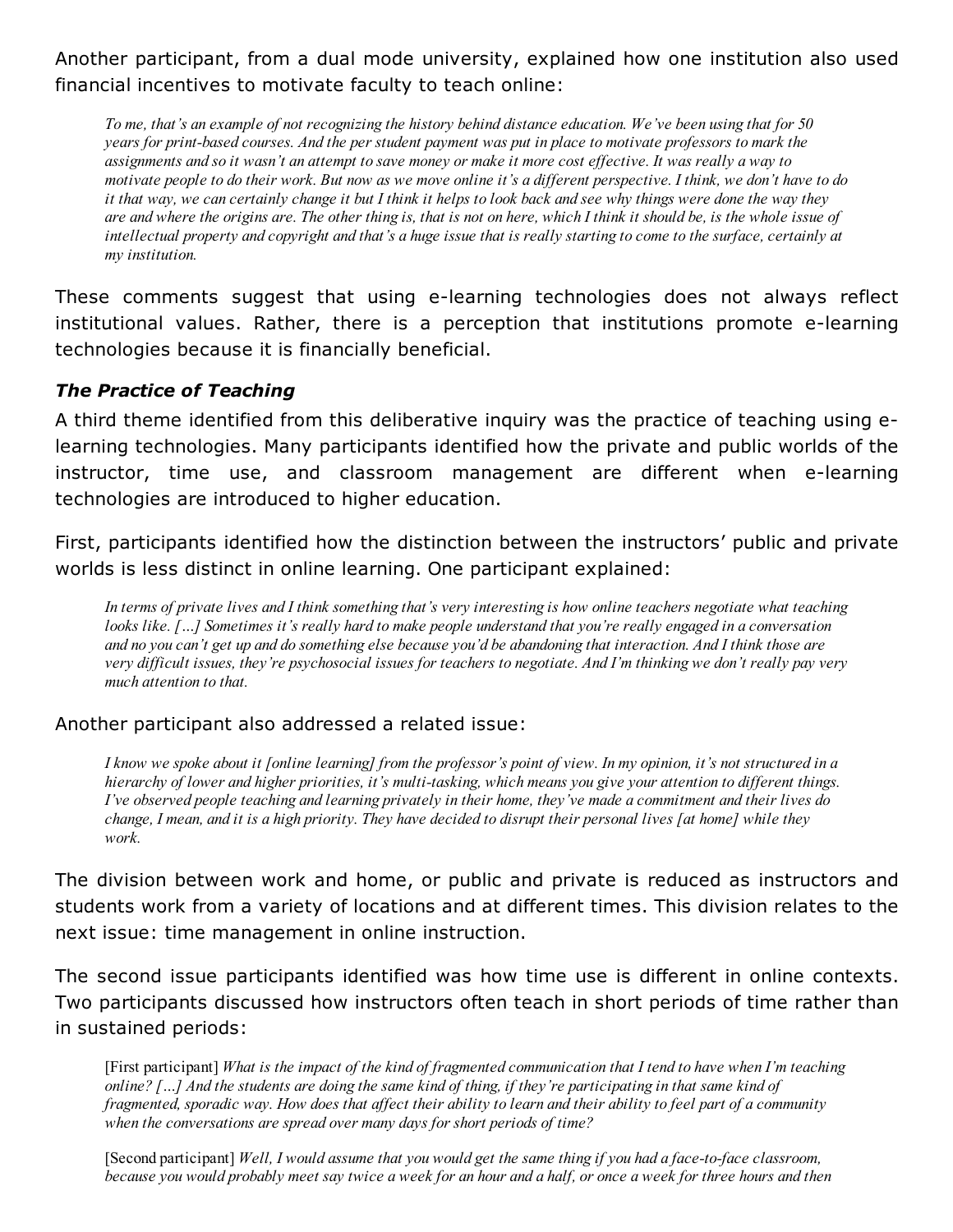you wouldn't see each other again.

[First participant] But, you'd have that concentrated hour and a half or longer together where, you know, you feel like you're part of something substantial whereas in the online fragmented communication approach you have these five and ten minute bursts of attention.

Another participant raised a different perspective on time management by proposing that instructors in online courses become more organized since they are balancing multiple tasks at one time rather than having a concentrated time for teaching:

I think [time management issues are] something that's transferred in a kind of a way from the workplace. If you're not working on your job 100% somehow it's a lower priority and you're not worthy of promotion; when actually you're just more organized. […] I don't really understand this at all, how technology makes learning become a lower priority just because we happen to be better organized about it, instead of just going and hanging out on campus all day, or hanging out at work all day.

The third issue in this area is classroom management. Some participants identified that different types of classroom management issues require attention online. One participant, for example, encountered fewer behaviour problems in online classes:

I found in my online classroom just simply because it was asynchronous, [the students] had more time to sort of schedule things. I didn't see the behaviour problems I have in my oncampus classroom. So for it me it was much more of a peaceful environment because it just felt like I was just dealing with them more at a human level, and also at a cognitive level and I didn't have to deal with all of these administrative or behaviour problems I was having in my face-to-face classes.

Another respondent added that there were different classroom management concerns, ones that focused more on participation:

I would argue that it's not that you don't have a classroom management problem in the online classroom. It's just that you have different kinds of classroom management problems. For example we use WebCT and we can check, you know, how many times people have logged in. And you look at some students and you see, ah yes you've got two or three in a class of 15 or 20 who haven't checkedin in the last two weeks, or you see you've got a few others who have been entirely absent and truant.

### A third participant stated that there were fewer cases of learners monopolizing the discussion because everyone has a chance to participate:

There is a basic fact about asynchronous communication, which makes it easier for more people to participate, which is that there are no turn-taking issues. You can't monopolize the floor or interrupt people. I've observed that quite a few people will participate if you give them encouragement […] So, I think there is a difference in participation between face-to-face and online—but whether it's related to gender issues or the broader social issues, I'm not sure. But I think it's just related to the fact there is no turntaking, there are no time limits. But you do have a possibility online that you don't have in the classroom, which is to send a private email to a student suggesting that their contributions are really interesting and important to the class, but perhaps they could back off for a few days because some people are having trouble keeping up. So online you can manage the flow, whereas in an actual [face-to-face] class it's so embarrassing to say to someone, you know, you're speaking too much would you let someone else speak? I'm not likely to do it.

Hence, the practice of teaching online can amplify participation issues while reducing other classroom management issues. It also amplifies the role of the instructors' private life in their teaching; though it does not necessarily reduce the role of the public life. Teaching online also amplifies short bursts of teaching while reducing longer more sustained periods of teaching.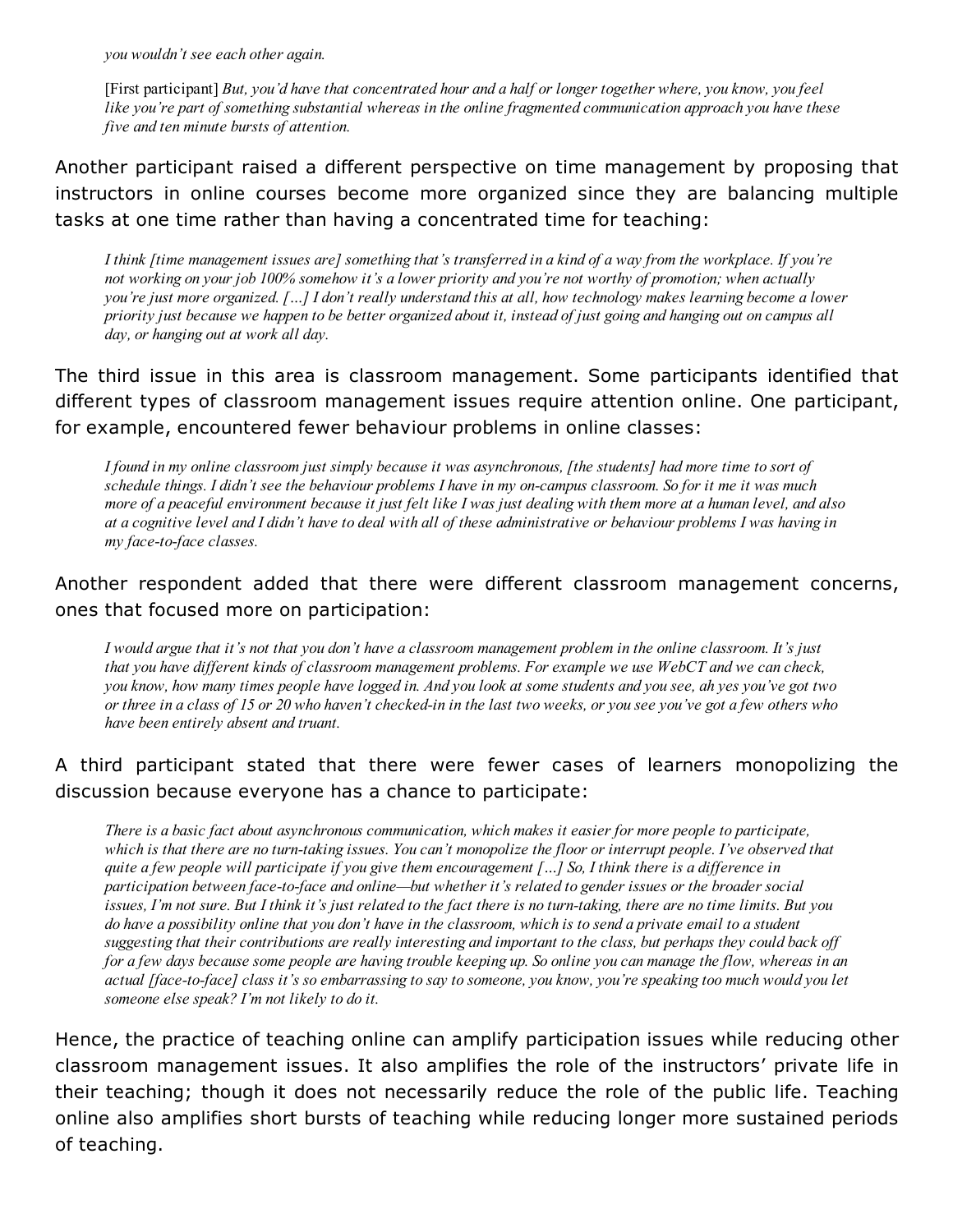# **Conclusions**

As the participants' diverse responses show, there are many varied perspectives on the impact of e-learning technologies within the higher education learning experience with little agreement or consensus on the issues discussed by the participants in our study. However, the participants did agree that this lack of consensus should not be seen as a problem with the deliberative inquiry or the research study. Rather, this process highlights many important aspects about the use of e-learning technologies higher education learning experiences. First, there are many varied and polarized perspectives on this issue, and each position should be carefully considered by policymakers and administrators concerned with implementing e-learning technologies. Second, it is unlikely that experts on the use of e-learning technologies will reach consensus on the impact of this technology within educational contexts. Consequently, projects attempting to standardize how and when technology is used in education will be met by opposition from multiple perspectives. Third, the use of e-learning technologies in higher education will continue to vary based on subject matter, instructors, institutions, contexts, availability of technology and various other factors—not the least of which is the purpose of the learning activities and the epistemological beliefs about higher education. The diversity of opinions that currently exist does not make one view more correct, or superior than another. The song lyrics by Jim Krueger (1977, sung by Dave Mason) nicely illustrate this point: "There ain't no good guys, there ain't no bad guys. There's only you and me and we just disagree."

# References

Abrami, P.C., Bernard, R., Wade, A., Schmid, R., Borokhovski, R. T., Surkes, M., Lowerison, G., Ahany, D., Nicolaidou, I., Newman, S., Wozney, L., & Peretiatkowicz, A. (2006). A review of e-learning in Canada: A rough sketch of the evidence, gaps and promising directions.*Canadian Journal of Learning and Technology, 32*(3), 170.

Advisory Committee for Online Learning. (2001). *The e-learning e-volution in colleges and universities* . Retrieved January 2, 2008, from <http://www.cmec.ca/postsec/evolution.en.pdf>

Boshier, R., & Onn, C. (2000). Discursive constructions of web learning and education.*Journal of Distance Education*, 15(2), 1-16.

Chandler, D. (1996). Engagement with media: Shaping and being shaped. *Computer-Mediated Communication Magazine*. Retrieved January 3, 2008, from<http://users.aber.ac.uk/dgc/determ.html>

CMEC OnLine Learning Working Group. (2001*). CMEC vision statement on online learning in postsecondary education.* Retrieved January 3, 2008, fromhttp://www.cmec.ca/postsec/on-lineLearningEN.pdf

Dreyfus, H. (2001). *On the Internet: Thinking in action.* New York: Routledge Press.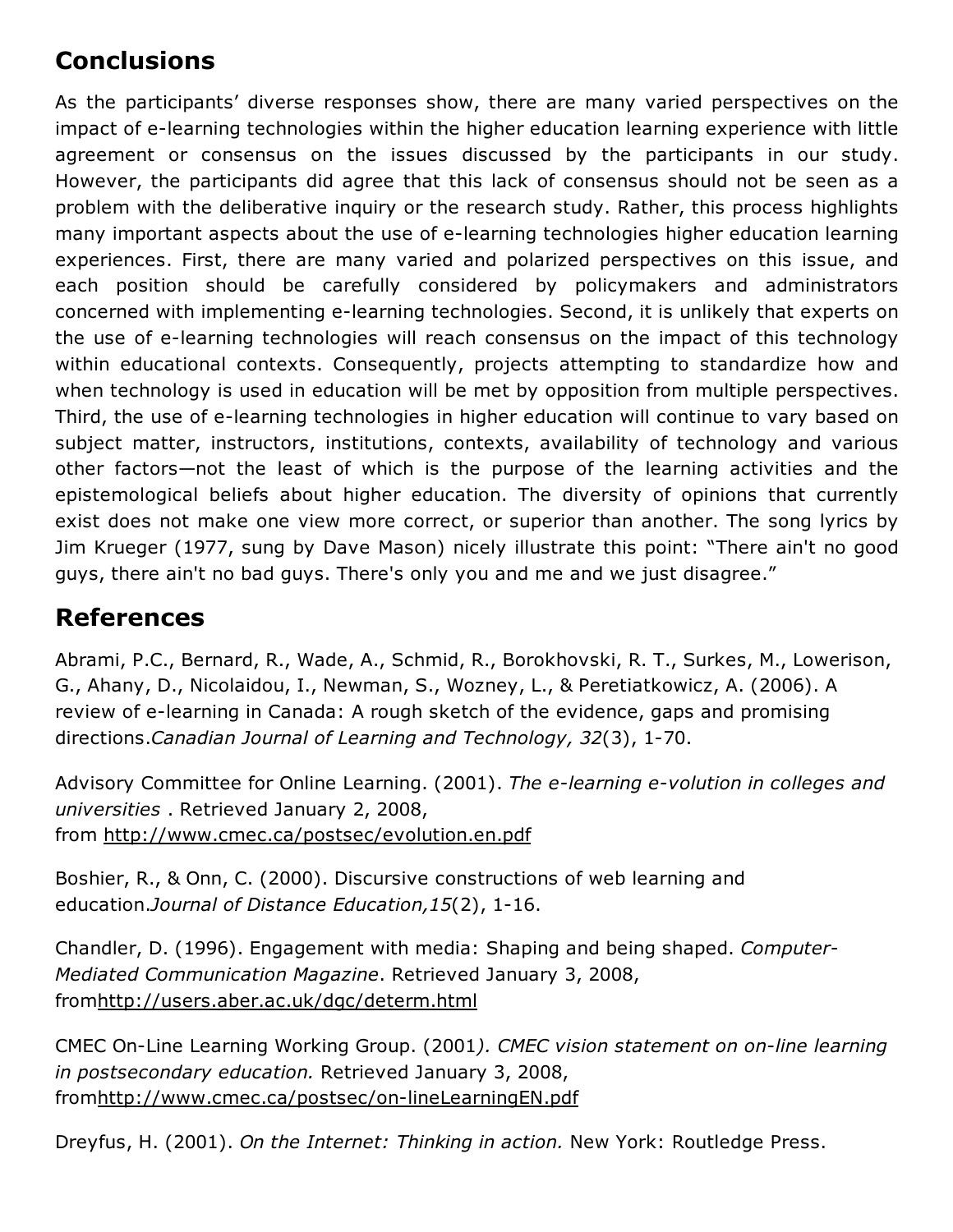Glaser, B., & Straus, A. (1967). *The discovery of grounded theory: Strategies for qualitative research.* Chicago: Aldine.

Guillemet, P. (2005). Quebec's Télé-université: A long way to Xanadu [Electronic version].*Quarterly Review of Distance Education, 6*(3), 199207. Retrieved January 2, 2007 from ProQuest Education Journals.

Hodson, J. (2004). Aboriginal learning and healing in a virtual world [Electronic version].*Canadian Journal of Native Education, 28*(1/2), 111122. Retrieved January 2, 2007 from ProQuest Education Journals.

Ihde, D. (1979). *Technics and Praxis.* London: D. Reil.

Kanuka, H., & Rourke, L. (2006). Impact of elearning on higher education. *Proceedings of the International Technology Based Higher Education and Training* (ITHET; IEEE). July, 2006, Sydney, Australia.

Kanuka, H., & Kelland, J. (in press). Expert opinion on the impact of e-learning technology: Contentions in need of further research. *Canadian Journal of Higher Education.*

Kitzinger, J. (1994). The methodology of focus groups: The importance of interaction between research participants. *Sociology of Health and Illness, 16* (1), 103-121.

Madriz, E. (2000). Focus groups in feminist research. In N. K. Denzin & Y. S. Lincoln (Eds.),*Handbook of qualitative research* (2nd ed., pp. 835-850). Thousand Oaks, CA: Sage.

Natural Sciences and Engineering Research Council (NSERC), (2004). *Report of the task force on virtual universities and online learning*. Retrieved January 3, 2008, from[http://www.nserc.ca/about/researchbase\\_e.htm](http://www.nserc.ca/about/researchbase_e.htm)

Noble, D., Sheiderman, B., Herman, R., Agre, P., & Denning, P. J. (1998). Technology in education: The fight for the future. *Educom Review, 33*(3). Retrieved on January 3, 2008, from [http://www.educause.edu/pub/er/](http://www.educause.edu/pub/er/%20review/reviewArticles/33322.html) review/reviewArticles/33322.html

Postman, N. (1993). *Technopoly: The surrender of culture to technology*. New York: Vintage Books.

Roberts, J. M. (1996). The story of distance education: A practitioner's perspective [Electronic version]. *Journal of the American Society for Information Science, 47*(11), 811 816. Retrieved January 2, 2007 from InterScience.

Rovai, A. P., & Jordan, H. M. (2004). Blended learning and sense of community: A comparative analysis with traditional and fully online graduate courses [Electronic Version].*The International Review of Research in Open and Distance Learning* , *5* (2). Retrieved January 3, 2008,

from <http://www.irrodl.org/index.php/irrodl/article/viewArticle/192/274>